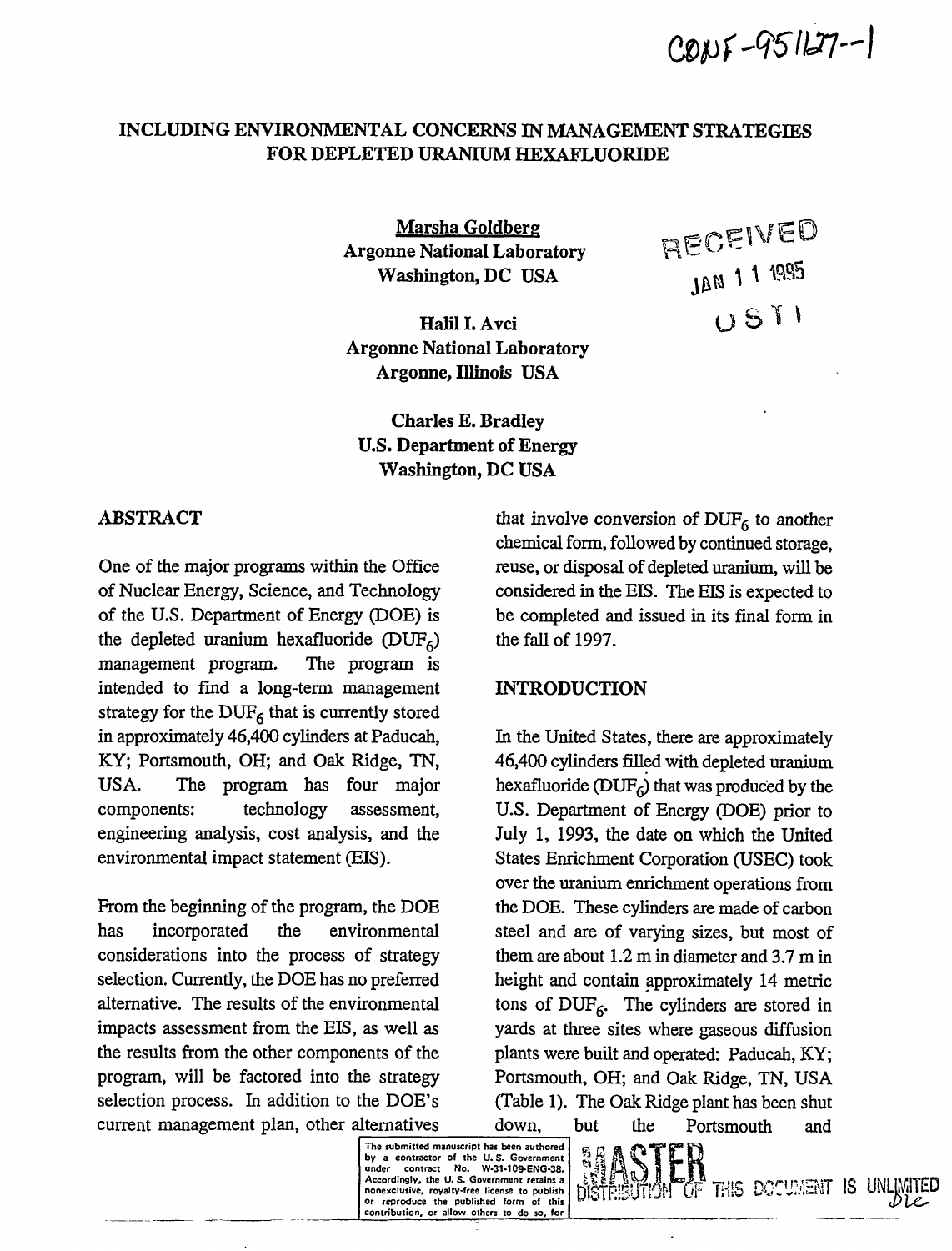### TABLE 1. INVENTORY OF DUF<sub>6</sub> IN CURRENT STORAGE<sup>3</sup>

| Site           | Number of<br>Cylinders | $DUF_6$<br>(metric<br>tons) |
|----------------|------------------------|-----------------------------|
| Paducah, KY    | 28,351                 | 340,000                     |
| Portsmouth, OH | 13,388                 | 162,000                     |
| Oak Ridge, TN  | 4,683                  | 54,000                      |
| Total          | 46,422                 | 556,000                     |

<sup>a</sup> Source: DOE Oak Ridge Operations Office (unpublished data).

Paducah plants are still being operated by USEC.

Some of the cylinders have been in storage since the early 1950s. Because of age, less than ideal storage conditions, and other reasons, many of the cylinders have lost their paint and have a rusty appearance. In fact, some cylinders show signs of severe degradation from corrosion. Seven cylinders have been found to have developed holes and to have lost some  $\text{DUF}_6$ .

Because of (1) the condition of the cylinders, (2) some questions raised by the State of Ohio Environmental Protection Agency, and (3) the changing missions of DOE, the DOE initiated a program intended to evaluate the long-term management strategies for the  $\text{DUF}_6$  it owns. This paper provides an overview of the  $DUF<sub>6</sub>$ management program (DMP) and discusses in detail one component of the DMP, namely, the environmental impact statement (EIS).

## OVERVIEW OF THE DUF<sub>6</sub> MANAGEMENT PROGRAM

The DMP has four major components: (1) technology assessment, (2) engineering analysis, (3) cost analysis, and (4) the EIS. The first three components are described briefly in the following paragraphs. The EIS is discussed in the next section.

TECHNOLOGY ASSESSMENT This component of the DMP has already been completed. Technology assessment involved putting a notice in the *Federal Register*  asking potential stakeholders for recommendations on potential future uses of  $DUF<sub>6</sub>$  and for technologies or processes that can be used to convert it to another chemical form or to store or dispose of depleted uranium in various chemical forms. The recommendations were reviewed by a panel of independent technical reviewers for technical feasibility, and the findings of the reviewers were documented in the technology assessment report issued in June 1995.<sup>2</sup>

ENGINEERING ANALYSIS On the basis of the recommendations of the independent technical reviewers in the technology assessment report, the engineering analysis project grouped the recommendations into functional modules that will be arranged into strategies for consideration in the EIS and cost analysis projects. The modules and the options included under each module are shown in Figure 1. Some of the options shown in Figure 1 have suboptions; for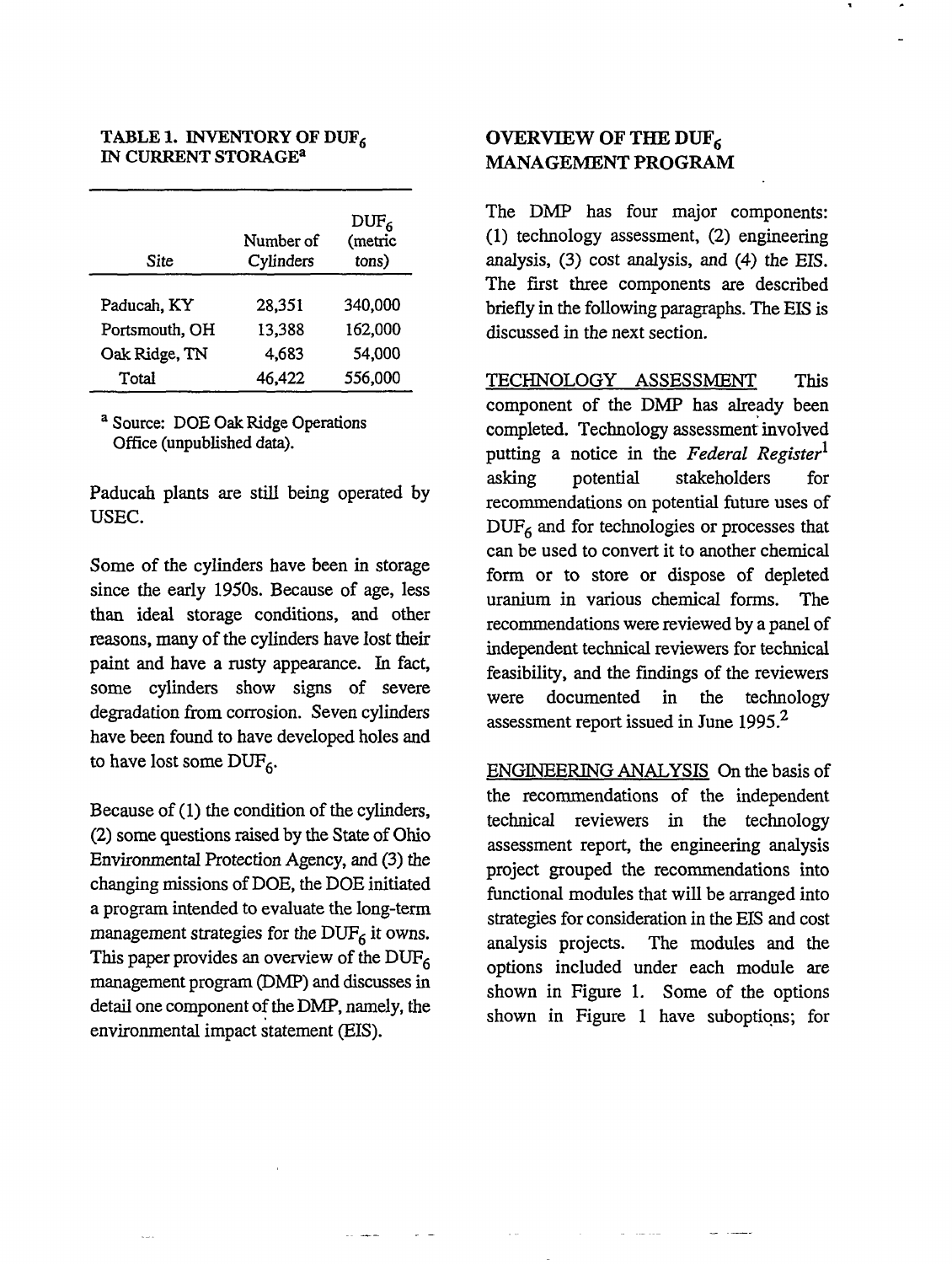

## FIGURE 1. FRAMEWORK FOR CONSTRUCTING THE  $\text{DUF}_6$  EIS ALTERNATIVES (LWR = LIGHT-WATER REACTOR)

example, two different methods are considered for conversion of uranium hexafluoride (UF<sub>6</sub>) to uranium dioxide (UO<sub>2</sub>): one method uses the gelation process and produces  $UO<sub>2</sub>$  microspheres, and the other method employs the dry process and produces  $UO<sub>2</sub>$  pellets. In the dry process, two cases are considered: in the first case, anhydrous hydrogen fluoride (HF) is generated as a byproduct and sold for use; and in the second case, the HF is converted to calcium fluoride  $(CaF<sub>2</sub>)$  and either disposed of or used.

The engineering analysis project is performing preconceptual designs of the selected technologies in all modules except the transportation module. The environmental impacts and costs associated with all modules will be evaluated by the EIS and cost analysis projects, respectively.

COST ANALYSIS This component of the DMP will be used to estimate the costs of long-term management strategy alternatives to be analyzed in the EIS. The strategies to be considered in the EIS are discussed subsequently.

Figure 2 illustrates the integrated process used in the DMP. The components of the DMP and their relationships to each other are shown in the figure.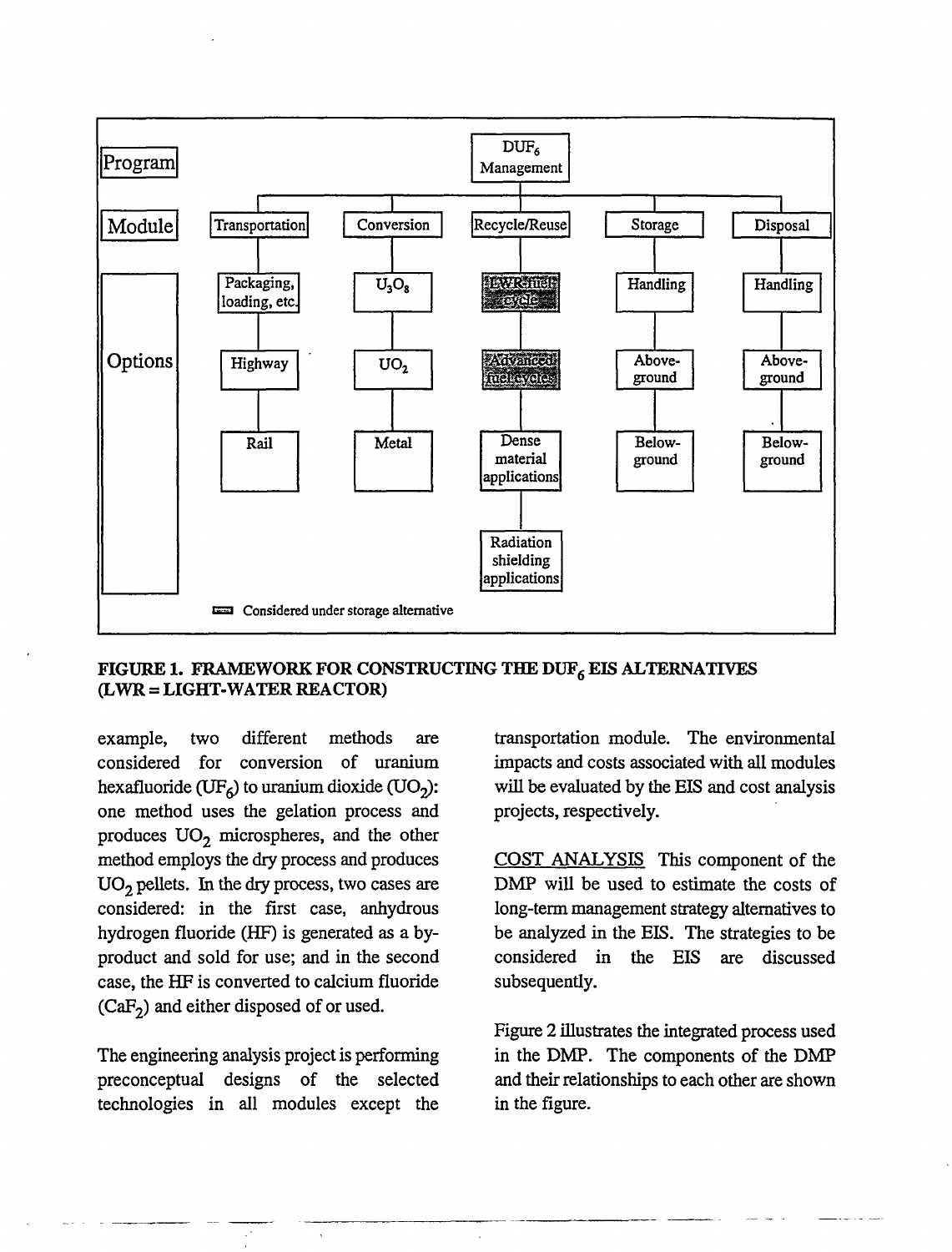

**FIGURE 2. BUILDING BLOCKS OF DUF<sup>6</sup> MANAGEMENT STRATEGY SELECTION PROCESS (RFR = REQUEST FOR RECOMMENDATIONS)** 

# **DEVELOPMENT OF THE ENVIRONMENTAL IMPACT STATEMENT**

The EIS that is currently being prepared as part of the DMP is a strategic EIS. It will address the strategies available for long-term management of the  $\text{DUF}_6$  and will not identify specific technologies or sites where the selected management actions would be implemented. This EIS is the first level of a tiered EIS. Tiering refers to the process of first addressing general (programmatic) matters in a broad EIS, followed by more narrowly focused (project-level) environmental statements or analyses that incorporate by reference the more general discussions. At this

first level, the EIS addresses the potential impacts of broad strategy alternatives. This level includes analyses of the general impacts of the current management program for **DUF<sup>6</sup>** at the DOE's three storage sites (Paducah, KY; Portsmouth, OH; and Oak Ridge, TN, USA); of technologies for converting the  $DUF<sub>6</sub>$  to other chemical forms; of storage for use or disposal; of the transportation of product or waste; and of disposal facilities. The impacts from the specific siting of any facilities or activities resulting from strategy selection will be assessed in subsequent National Environmental Policy Act documents as appropriate. These later documents would address traditional siting issues, decisions about construction and about operation, and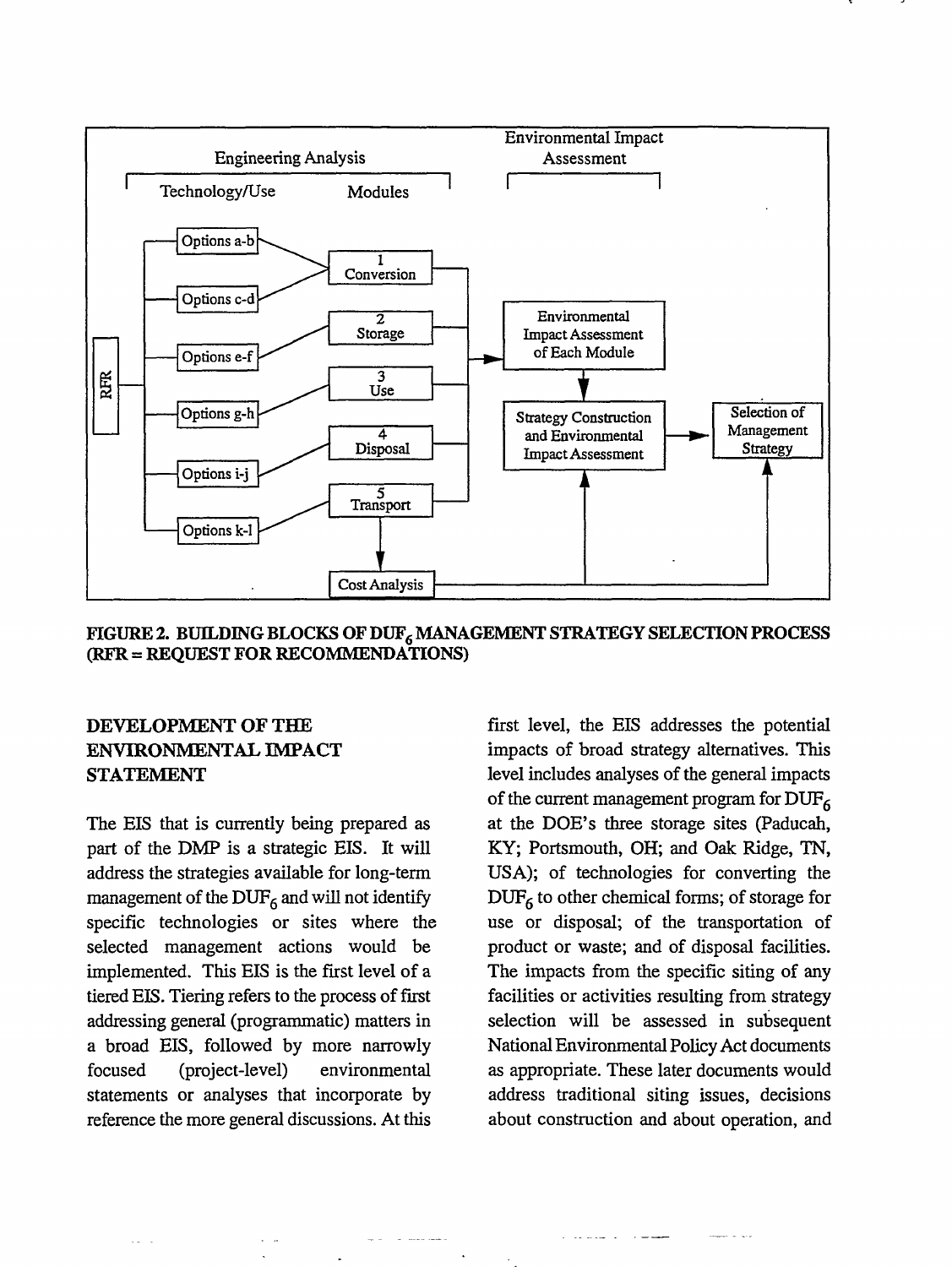the impacts of transportation between identified origins and destinations.

The focus of this first-tier  $DUF_6$  EIS is the evaluation of broad alternative strategies for the long-term management of  $\text{DUF}_6$  as an aid in the selection of one strategy for implementation. The alternatives will be analyzed for their impacts on the human environment, including risks to public health and safety and occupational health and safety, and for effects on the natural environment.

The level of the decision requires a systems approach to the analysis. For this reason, a strategy is defined as a set of actions for handling  $\text{DUF}_6$  from its current storage at the three sites to its ultimate disposition. The range of actions include storage, conversion, recycling or reuse, packaging and handling, transportation, and disposal activities. Strategies also take into consideration the configuration of the facilities associated with these actions. Consequently, the EIS will assess the transportation and cumulative impacts of placing proposed storage, conversion, and disposal facilities at more than one location (decentralization), as well as at a single site (centralization).

# **PRELIMINARY ALTERNATIVES FOR THE EIS**

The alternative management strategies to be analyzed in the EIS will be constructed from combinations of modules shown in Figure 1. Because the public scoping process for this EIS has not yet been conducted, the final set of alternatives is not known; however, on the basis of the responses to the *Federal Register*  notice (Request for Recommendations)<sup>1</sup>

and the internal planning within DOE, the alternatives appear to fall into four general categories:

- 1. *No action (Continue current management plan).* This alternative would be based on the current management plan to store and maintain  $DUF<sub>6</sub>$  cylinders at the Paducah, Portsmouth, and Oak Ridge locations for 20-30 years. Starting at about 2020, the DUF<sub>6</sub> would be converted to  $U_3O_8$  and, depending on the need identified at that time, would either be disposed of or used.
- 2. *Storage.* Under this alternative, the  $\text{DUF}_6$  would be stored beyond 2020. This alternative would defer the decision on final disposition of the DUF<sub>6</sub>, as well as preserving the options for its use in areas that are not currently developed enough to make reasonable choices (e.g., use as reactor fuel in either fast breeder reactors or advanced light-water reactors). Two subalternatives would be considered: continued storage as  $DUF<sub>6</sub>$ ; and conversion to an oxide, followed by continued storage.
- 3. Use. Under this alternative,  $DUF<sub>6</sub>$ would be converted either to uranium metal or to  $UO<sub>2</sub>$  and used as an input to a manufacturing process. Two potential uses would be considered in the EIS. In the first application, uranium

G.  $\mathbf{r}$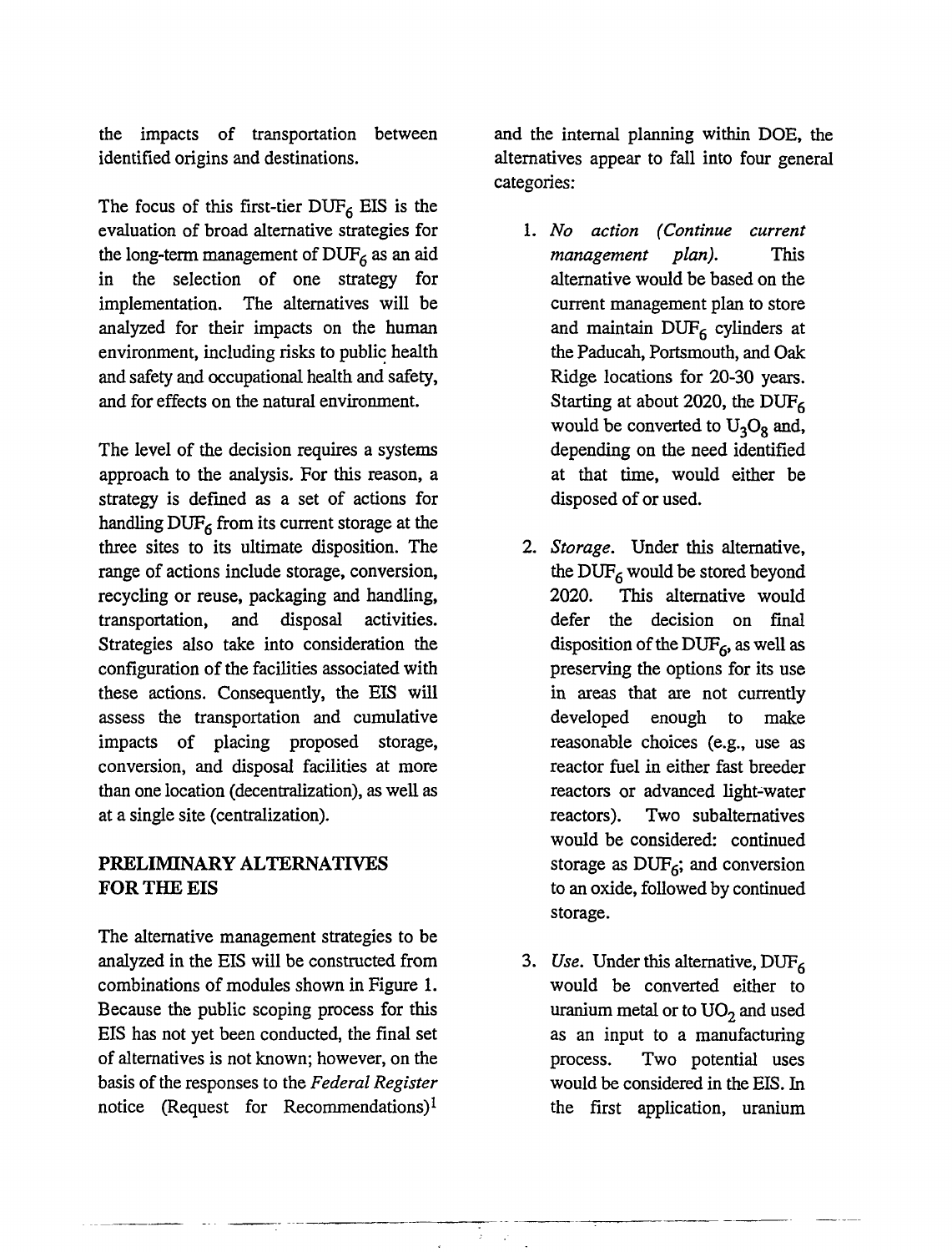metal would be used for shielding material in the manufacture of spent nuclear fuel (SNF) packages that can be used to store, transport, and dispose SNF. In the second application,  $UO<sub>2</sub>$  would be mixed with concrete (to make what is called Ducrete) for use in the manufacture of SNF containers used for storage only.

*Disposal.* In this alternative,  $DUF_6$  would be converted to an oxide  $(U_3O_8$  or  $UO_2$ ) for disposal as low-level waste. Figure 3 shows

the modules and options that would be considered as part of the disposal alternative. The steps in the analyses would include (1) movement to a conversion facility, (2) conversion to an oxide, (3) transport of the material to a disposal facility, and (4) disposal. The facility designs analyzed in the alternative would include (1) drums placed in shallow trenches, (2) below-grade concrete vaults, and (3) mines. The disposal facility configurations would be assessed in wet and dry locations to provide the full range of potential impacts associated with disposal. The range of transportation

أحدمته



FIGURE 3. GENERALIZED DISPOSAL-OF-OXIDE ALTERNATIVE (Question mark indicates that off-site transportation may not be necessary.)

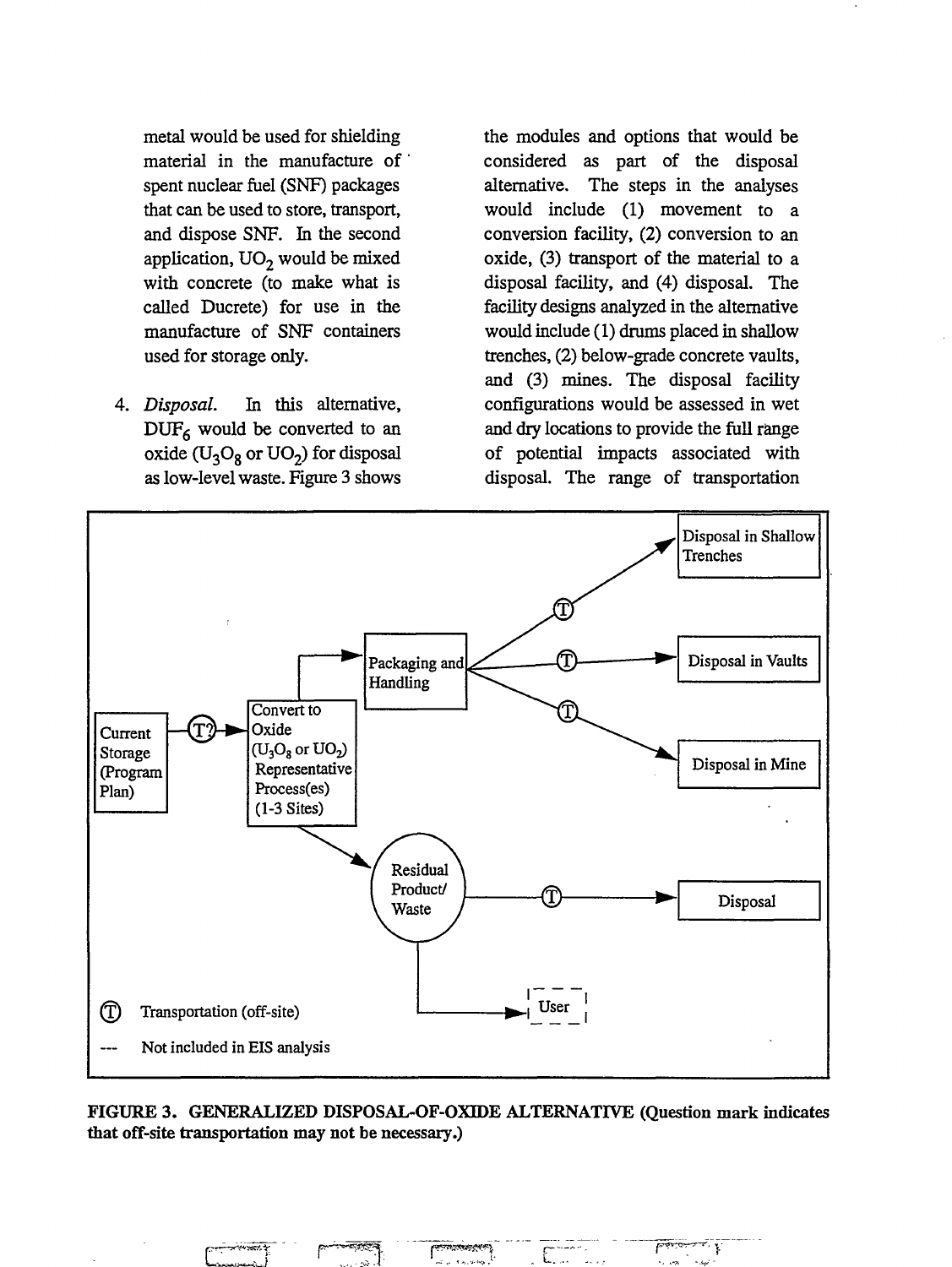impacts associated with moving the waste material would be assessed by assuming that the disposal facility is located at a central location in the eastern and in the western United States.

As with the other alternatives that include a conversion step, byproducts are produced that can potentially have commercial use or can be considered waste. The transport of these additional materials to their place of final disposition would be included in the assessment.

## **APPROACH TO DUF<sup>6</sup> MANAGEMENT STRATEGY SELECTION**

The development of the EIS and the consideration of environmental issues that will be addressed in the EIS have been a part of the DMP from its inception. The DOE is incorporating the environmental concerns into the decision-making process early in the program. Currently, DOE does not have a preferred alternative. The alternatives described previously, as modified by the public scoping process, will be equally evaluated and compared with one another. The environmental impacts of the alternative strategies, as well as the predicted costs, will be considered in the decision-making process. The process and the selected strategy will be documented in the Record of Decision to be prepared following the issuance of the final EIS. Trade-offs will be performed between the environmental impacts and the costs associated with the steps in each strategy.

The environmental impacts of the alternative strategies will be estimated in the following way: The environmental impacts associated with each option and suboption will be estimated. The results will be aggregated at the module level, giving the ranges of impacts that can be expected for each module. The environmental impacts for a complete strategy alternative (from storage as  $DUF_6$  at the current locations to final disposition) will be estimated by aggregating the impacts of individual modules.

The ability to vary the combination of blocks within a strategy allows the decision maker to vary environmental impacts and costs, increasing the ability to select an optimum strategy. The decision maker also is able to make trade-offs between cost and environmental risk at the early stages of a program. This approach provides the decision maker with all of the components necessary to make an informed decision.

Because the approach uses a modular system with a large number of configurations, this approach is well suited to the development of a computerized model for management strategy selection. Such a computer model is currently being developed for  $DUF_{6}$ management.<sup>3</sup> The model allows variations to be made in each strategy and allows those variations to be analyzed quickly.

## **STATUS** OF **THE EIS** DEVELOPMENT

The EIS is currently in the internal planning phase. An advanced notice of intent to prepare the EIS was published in the *Federal*  Register on November 10, 1994.<sup>4</sup> The notice

÷.